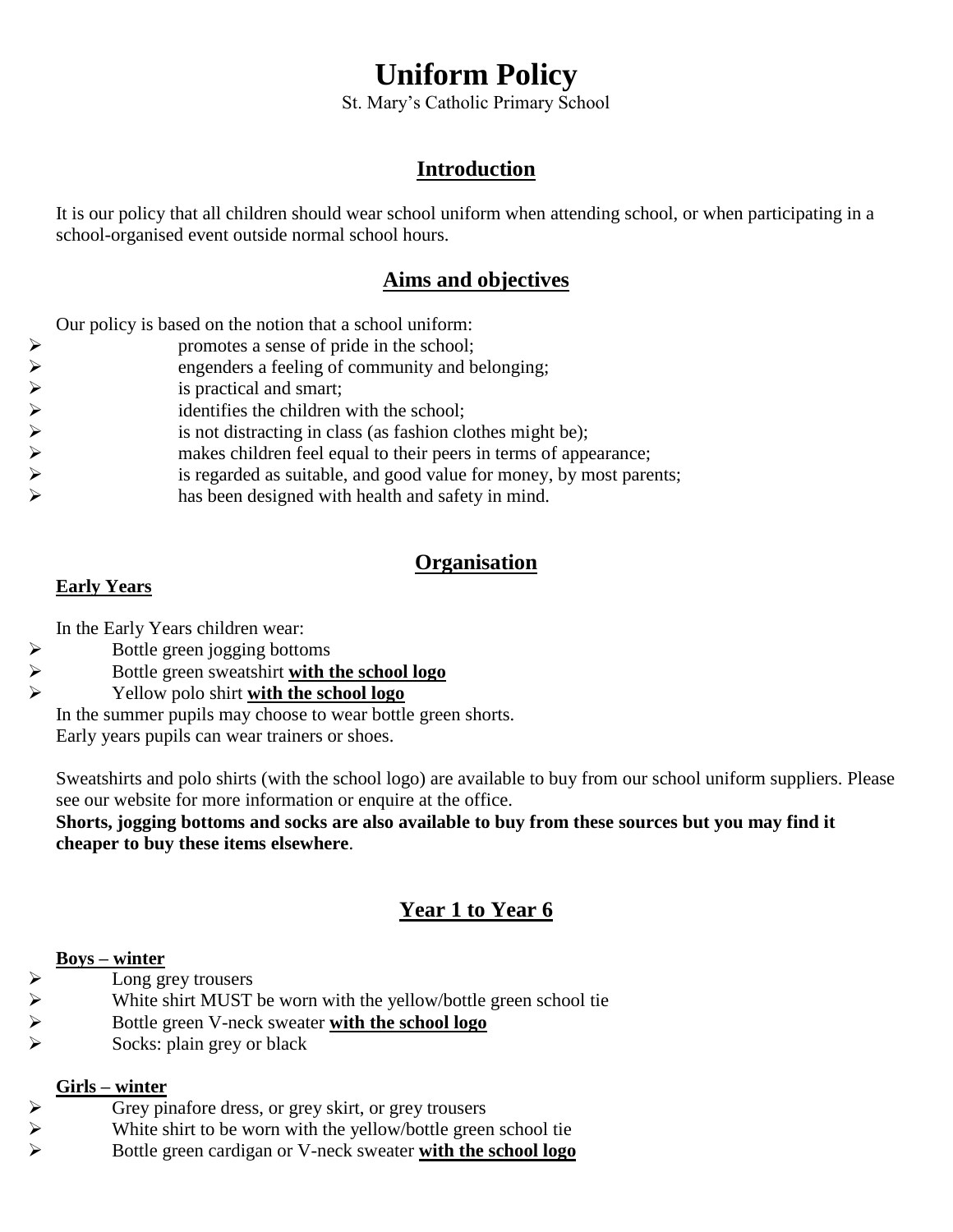#### $\triangleright$  Socks: grey or white

#### **Boys – summer**

- $\triangleright$  Short grey trousers (this is an option in hotter, summer weather)
- 
- Short sleeved white shirt **with a school tie**<br>
Socks: plain grev or black<br>
Socks: plain grev or black Bottle green V-neck sweater **with the school logo**
- Socks: plain grey or black

#### **Girls – summer**

- 
- Green and white summer dress (this is an option in hotter weather)<br>
Bottle green cardigan or V-neck sweater **with the school logo**<br>
Socks: grey or white<br>
Please note: pupils may wear a short sleeved white shirt **with a sch** Bottle green cardigan or V-neck sweater **with the school logo**
- Socks: grey or white
- **Please note:** pupils may wear a short sleeved white shirt **with a school tie,** if preferred.

All pupils should not wear visible, colourful tops under the school shirt. Uniform (with the school logo) and school ties are available to buy from our school uniform suppliers.

**Skirts, shirts, trousers, shorts, jogging bottoms, socks and tights are also available to buy from these suppliers, but you may find it cheaper to buy these items elsewhere**.

## **Shoes, Socks and Tights**

All pupils must wear black shoes, or enclosed sandals. Pupils must not wear boots, trainers or open-toe sandals. Shoes should be flat heeled.

Socks must be either ankle, or knee socks (not shoe liners). Girls should wear only grey or white socks to school (no bright colours, patterns or logos please). In colder weather girls are able to wear grey tights to school (no nylon tights please). Boys should wear only plain grey or black socks.

## **PE Uniform (for Years 1 to 6)**

All pupils (Years 1 to 6) must wear:

- 
- Green or plain black joggers (for outdoor PE lessons in cold weather)
- Bottle green shorts<br>
Freen or plain black<br>
Freen or plain black<br>
Frainers or plimsol Yellow polo shirt **with the school logo**
	- Trainers or plimsolls (during some lessons in the hall pupils may be asked to work in bare feet)

**Please note:** Pupils in Early Years do not have a separate PE kit.

PE kits should be brought into school on a Monday and taken home every Friday. PE uniform should be kept in a draw string gym bag (these bags are available to buy from the school or you may wish to buy one from elsewhere). Any child who does not have the full school P.E kit will be unable to take part in PE lessons. Each pupil should have their own P.E kit and should not share with other siblings in the school.

The yellow polo shirt with the school logo is available to buy from our school uniform suppliers. Other items are also available from these suppliers, but you may find it cheaper purchasing them from elsewhere.

#### **All clothing must be labelled with your child's name.**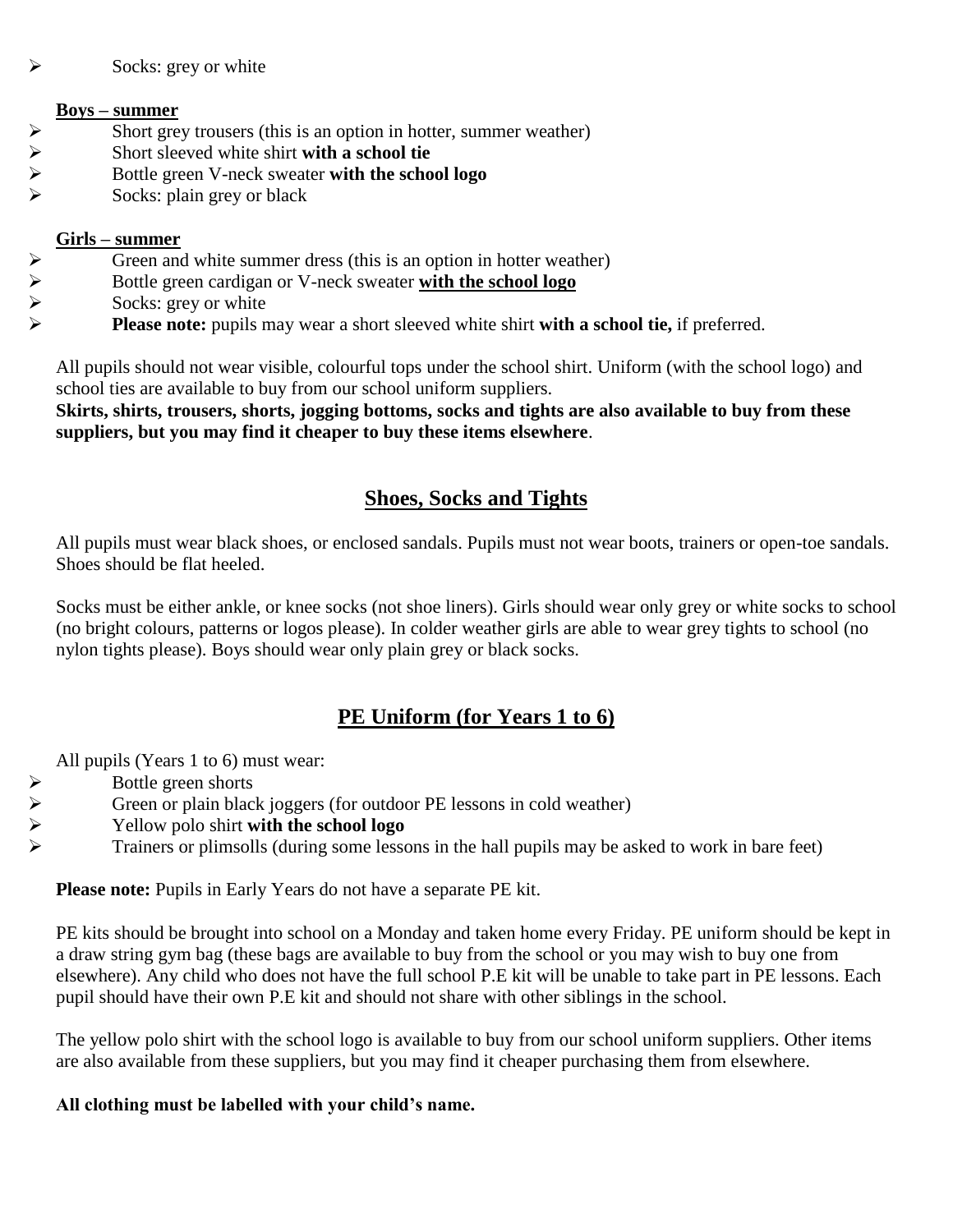#### **Book Bags**

It is **compulsory** that all pupils from Lower Early Years to Year 6 have a school book bag. This is to save parents the expense of buying more expensive bags (that often take up more room in our small cloakroom areas). These book bags will be used by your child throughout their time at St. Mary's to bring home reading books, letters, homework tasks and pencil cases. Book bags are available to buy from our school uniform suppliers.

#### **Jackets and Coats**

All pupils should bring a coat to school in periods of cold or wet weather. Jackets and coats do not have to be a particular colour (although plain colours, without big/bright logos or patterns, are encouraged). If you wish to purchase a school jacket (with or without the school logo) they are available to buy from our school uniform suppliers.

#### **Jewellery and Watches**

Pupils may wear appropriate watches, for which they accept responsibility. A pair of plain stud earrings may be worn (although the school would prefer that earrings are not worn to school). Earrings and watches must be removed by the pupil prior to PE lessons (including swimming). No other jewellery may be worn and pupils accept responsibility for any jewellery including earrings. The school does not accept responsibility for any watches or jewellery.

#### **Hair**

St. Mary's School does not permit children to have extreme haircuts, or styles that could serve as a distraction to other children. This includes brightly coloured hair (which is not of a natural colour). Pupils are not permitted to come into school with very short, shaved hair (this includes hair shaved across the entire head at Grade 1 or below, and hair shaved in part at Grade 0). Similarly pupils should not come into school with letters/numbers/patterns shaved in their hair. Pupils with long hair will be required to tie it back if it obstructs their learning, and in all cases where it could be a health and safety issue i.e. during PE lessons, cooking or scientific experiments.

Pupils should only wear plain coloured hair bands, beads and hair clips that are in keeping with the school uniform colours (green, black or grey). For health and safety reasons we ask all children with long hair and beads to tie their hair back.

#### **Make-up, Nails and Temporary Tattoos**

The school does not permit children to wear make-up, or false nails. Similarly natural nails should be kept short (no longer than the child's finger tip) and they should not be decorated with nail varnish, or nail art. Long nails are a health and safety issue, for the child wearing them, and also other children in school. Pupils should also not wear any visible, temporary tattoos to school.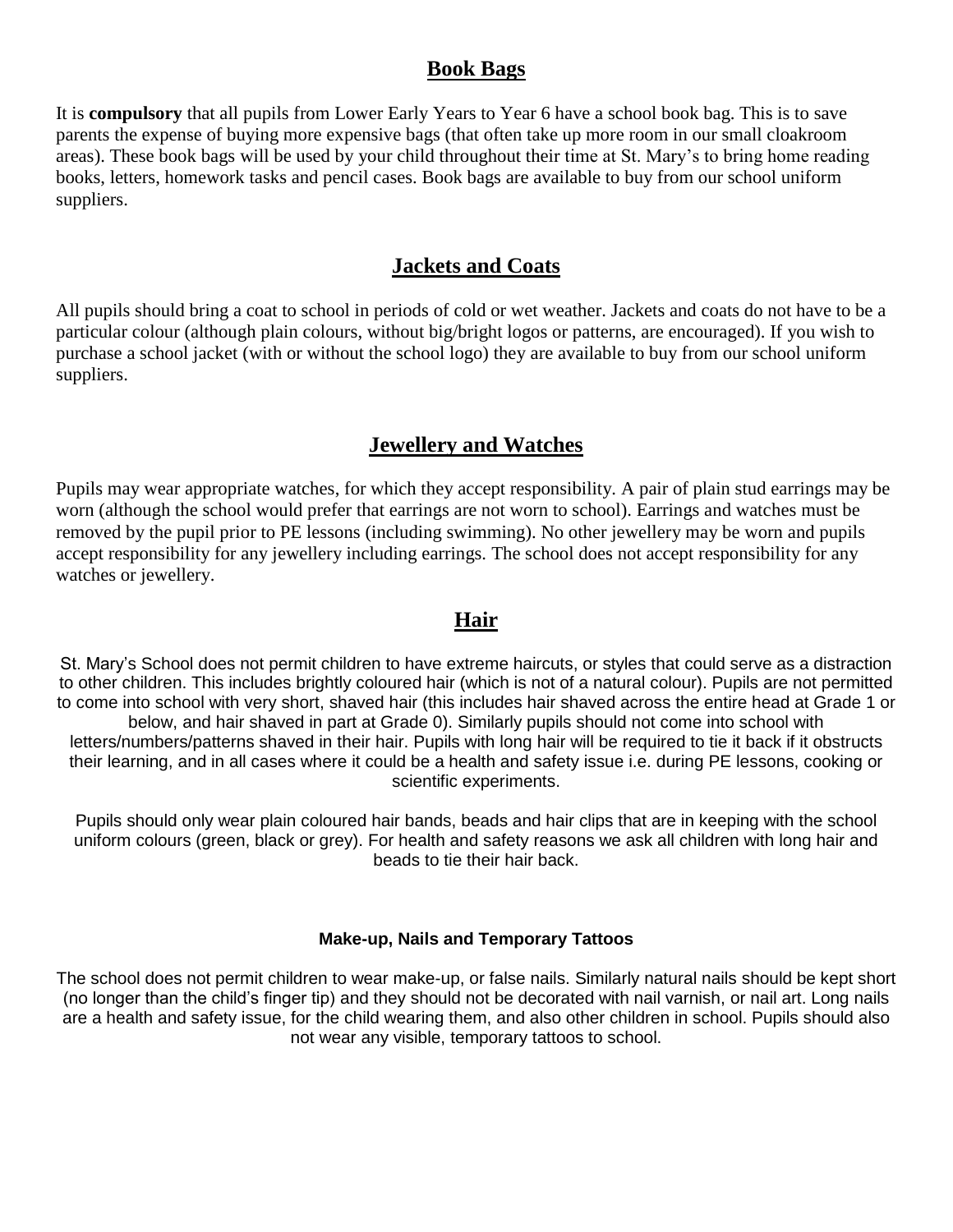### **Water Bottles**

Pupils are allowed to drink water in class from a transparent water bottle. This bottle can be made of coloured plastic (with some decorations/labels) as long as the contents can still be seen. They should not be filled with juice, fizzy drinks etc. (only water). We ask that these bottles have sports style lids to help prevent any spills and they should be labelled with your child's name so they can be easily identified. They should be filled with water before school and then topped up during break times. If a pupil does not bring in a water bottle (as described above) they will still have access to fresh water during all break times.

# **The Role of Parents**

We ask all parents, who send their children to our school, to support the school uniform policy. We believe that parents have a duty to send their children to school correctly dressed and ready for their daily schoolwork. Parents should ensure that their child has the correct uniform, and that it is clean and in good repair. If any parent would like the school to modify the uniform policy, they should make representation, in the first instance, to the Head Teacher. The school welcomes children from all backgrounds and faith communities. If there are serious reasons, e.g. religious objections, why parents want their child to wear clothes that differ from the school uniform, the school will look sympathetically at such requests. Similarly, should an item of school uniform prove problematic for a pupil with disabilities, parents are invited to draw this to the attention of the Head Teacher. The school will not treat pupils with disabilities unfavourably.

# **The Role of Staff**

It is the role of all staff to ensure that pupils are adhering to our School Uniform Policy. If a member of staff notices that a child's uniform/appearance is not in accordance with this Policy then they will give the child a verbal reminder (in the first instance).

As a part of our 'Monday Morning Briefing' staff will discuss issues of concern, including pupils who are not dressing according to the Uniform Policy. If a child is repeatedly seen not following this Policy a 'Uniform Policy Reminder' letter will be sent home, informing parents of the uniform that is needed. Parents/carers are required to sign the reply slip attached to indicate they have read the letter.

If a 'Uniform Policy Reminder' letter has been sent home, and a child still continues to ignore this Policy, the child's class teacher (or a member of the Senior Management Team) will arrange to discuss the issue with the child's parent/carer directly.

### **The Role of Governors**

The governing body supports the Head Teacher in implementing the School Uniform Policy. It considers all representations from parents regarding this policy, and liaises with the Head Teacher to ensure that the policy is implemented fairly and with sensitivity.

It is the governors' responsibility to ensure that the school uniform meets all national regulations concerning equal opportunities, and that our School Uniform Policy is consistent with our policy on equal opportunities. Governors ensure that the school uniform policy helps children to dress sensibly, in clothing that is hardwearing, safe and practical.